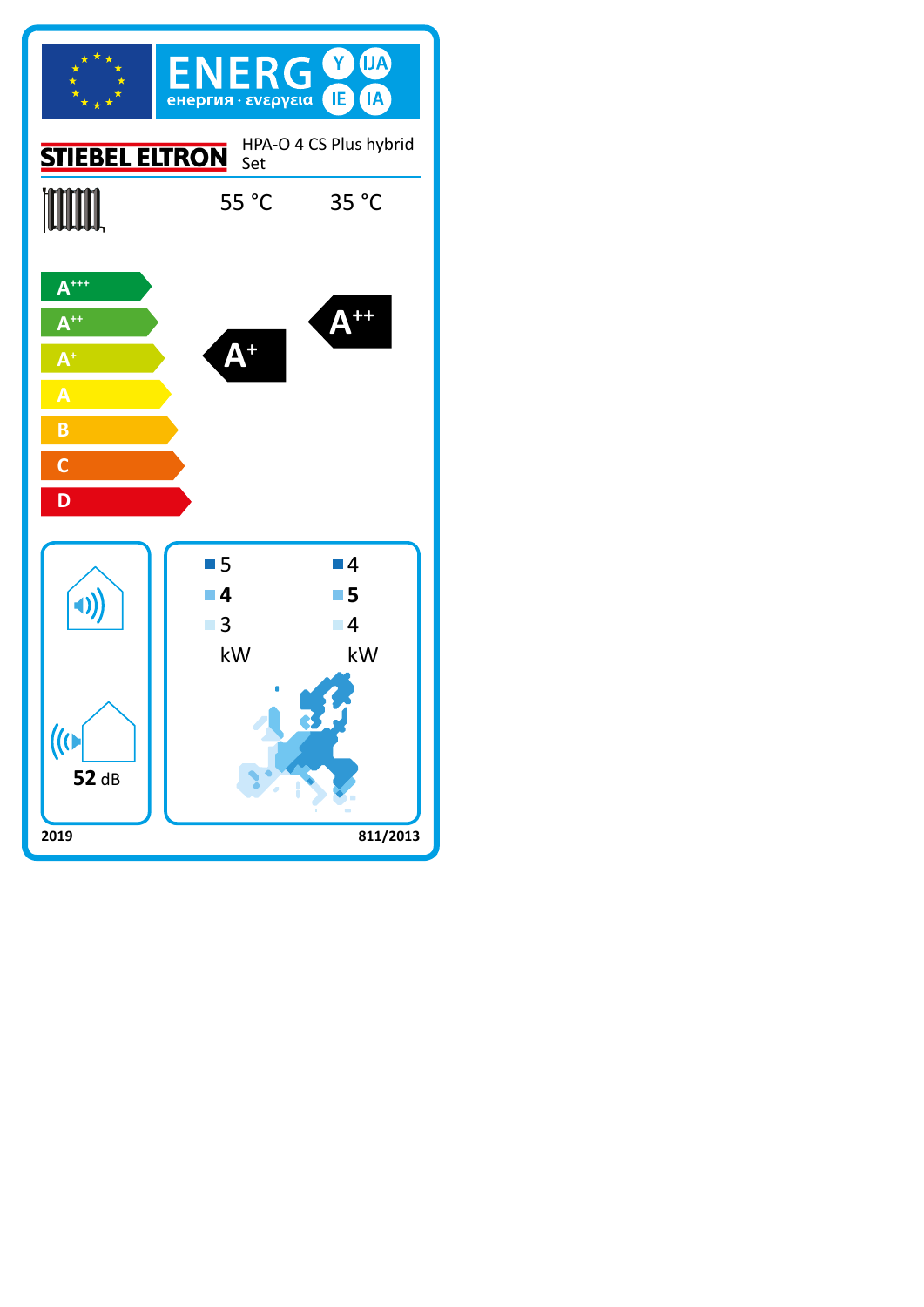### **Product datasheet: Room heater to regulation (EU) no. 811/2013**

|                                                                                                                    |       | HPA-O 4 CS Plus hybrid Set |
|--------------------------------------------------------------------------------------------------------------------|-------|----------------------------|
|                                                                                                                    |       | 201602                     |
| Manufacturer                                                                                                       |       | <b>STIEBEL ELTRON</b>      |
| Energy efficiency class for central heating in moderate climates for<br>medium temperature applications            |       | A+                         |
| Energy efficiency class for central heating in moderate climates for low<br>temperature applications               |       | $A_{++}$                   |
| Rated heating output in moderate climates for average temperature<br>applications (Prated)                         | kW    | 4                          |
| Rated heating output in moderate climates for low temperature<br>applications (Prated)                             | kW    | 5                          |
| Seasonal room heating efficiency in moderate climates for average<br>temperature applications (ns)                 | %     | 113                        |
| Seasonal room heating efficiency in moderate climates for low<br>temperature applications (ns)                     | %     | 163                        |
| Annual energy consumption in moderate climates for average<br>temperature applications (QHE)                       | kWh/a | 2618                       |
| Annual energy consumption in moderate climates for low temperature<br>applications (QHE)                           | kWh/a | 2265                       |
| Sound power level external                                                                                         | dB(A) | 52                         |
| Rated heating output in colder climates for average temperature<br>applications (Prated)                           | kW    | 5                          |
| Rated heating output in colder climates for low temperature applications<br>(Prated)                               | kW    | 4                          |
| Rated heating output in warmer climates for average temperature<br>applications (Prated)                           | kW    | 3                          |
| Rated heating output in warmer climates for low temperature applications<br>(Prated)                               | kW    | 4                          |
| Seasonal room heating efficiency in colder climates for average<br>temperature applications (ns)                   | $\%$  | 105                        |
| Seasonal room heating efficiency in colder climates for low temperature<br>applications (ns)                       | %     | 150                        |
| Seasonal room heating efficiency in warmer climates for average<br>temperature applications $( \nabla \mathbf{s})$ | %     | 139                        |
| Seasonal room heating efficiency in warmer climates for low temperature<br>applications (ns)                       | %     | 206                        |
| Annual energy consumption in colder climates for average temperature<br>applications (QHE)                         | kWh/a | 4884                       |
| Annual energy consumption in colder climates for low temperature<br>applications (QHE)                             | kWh/a | 2757                       |
| Annual energy consumption in warmer climates for average temperature<br>applications (QHE)                         | kWh/a | 1467                       |
| Annual energy consumption in warmer climates for low temperature<br>applications (QHE)                             | kWh/a | 889                        |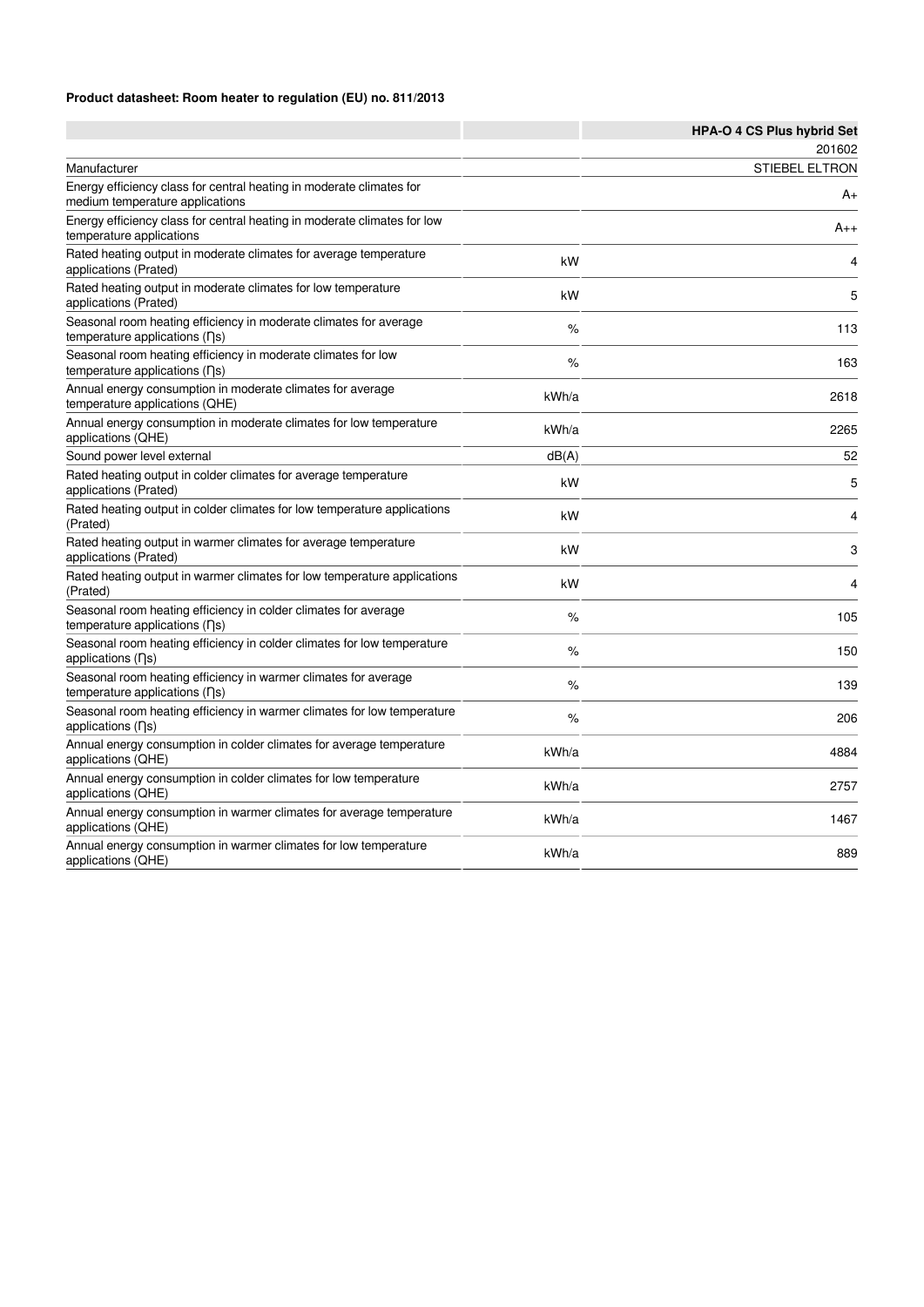



# **STIEBEL ELTRON**

HPA-O 4 CS Plus hybrid Set

# **TOOTAL**

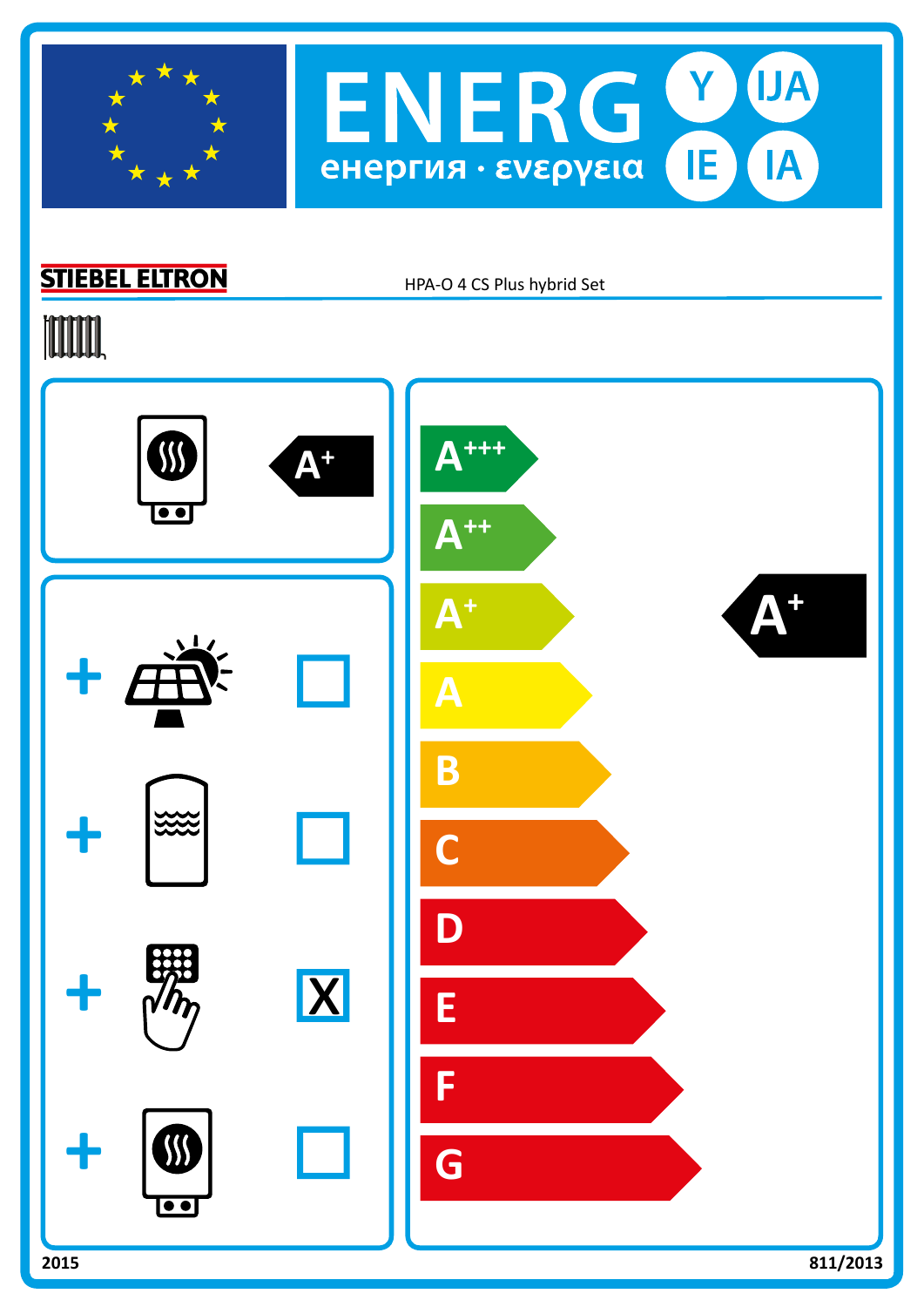### **Product datasheet: Composite system consisting of room heater and temperature controller to regulation (EU) no. 811/2013**

|                                                                                                                                              |      | <b>HPA-O 4 CS Plus hybrid Set</b> |
|----------------------------------------------------------------------------------------------------------------------------------------------|------|-----------------------------------|
|                                                                                                                                              |      | 201602                            |
| Manufacturer                                                                                                                                 |      | <b>STIEBEL ELTRON</b>             |
| Seasonal room heating efficiency in moderate climates for average<br>temperature applications $( \nabla \mathbf{s})$                         | $\%$ | 113                               |
| Temperature controller class                                                                                                                 |      | VI                                |
| Contribution of temperature controller to room heating energy efficiency                                                                     | $\%$ | 4                                 |
| Room heating energy efficiency of composite system under moderate<br>climatic conditions                                                     | $\%$ | 117                               |
| Room heating energy efficiency of composite system under colder<br>climatic conditions                                                       | $\%$ | 109                               |
| Room heating energy efficiency of composite system under warmer<br>climatic conditions                                                       | $\%$ | 143                               |
| Value of differential between room heating energy efficiency under<br>moderate climatic conditions and that under colder climatic conditions | $\%$ | 8                                 |
| Value of differential between room heating energy efficiency under<br>warmer climatic conditions and that under moderate climatic conditions | $\%$ | 26                                |
| Energy efficiency class for central heating in moderate climates for<br>medium temperature applications                                      |      | $A_{+}$                           |
| Room heating energy efficiency class of composite system under<br>moderate climatic conditions                                               |      | $A_{+}$                           |